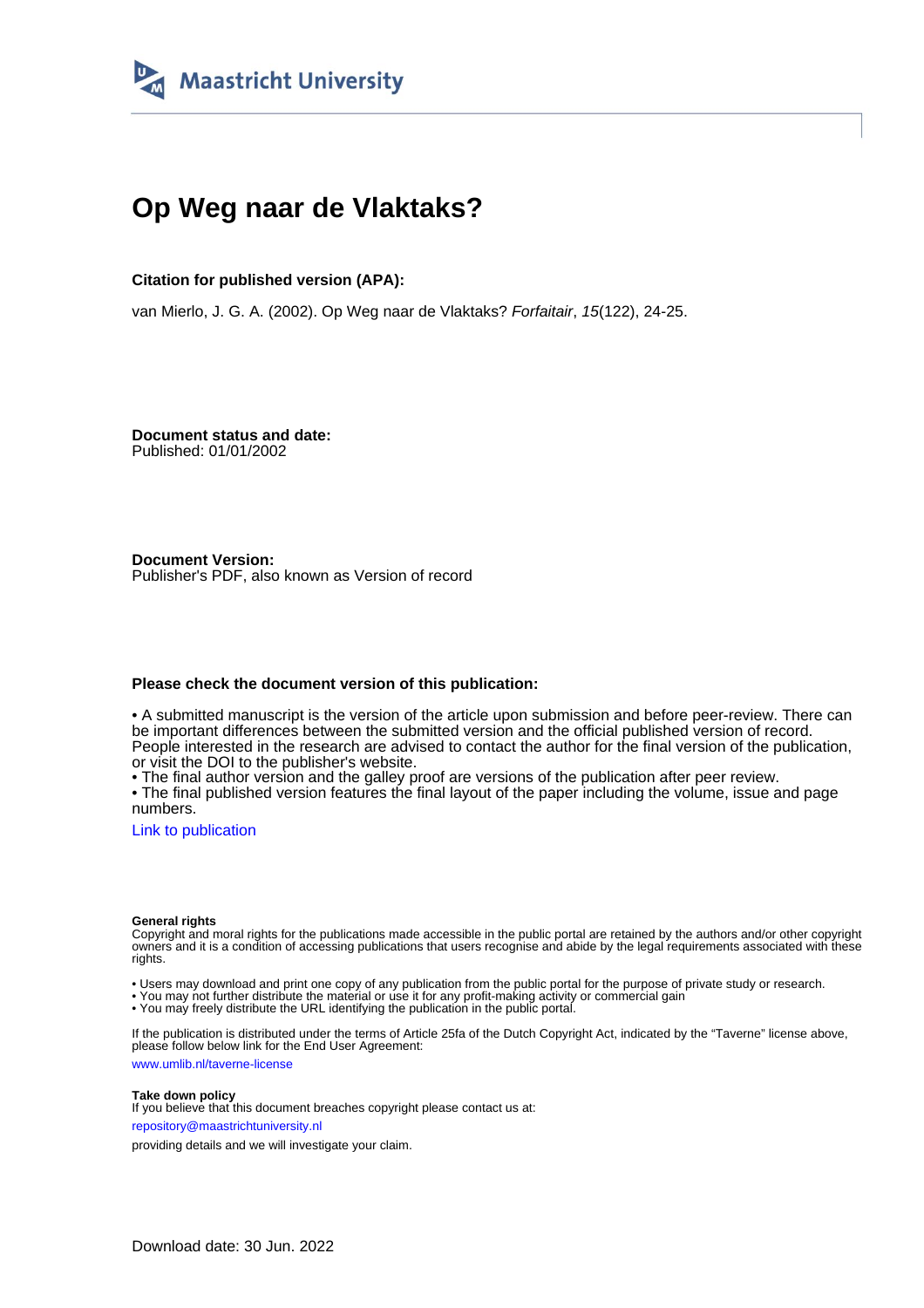**FO**<br>JAARGANG

 $1, 2, 2$ 

 $2002$ 

# Op weg naar de Vlaktaks?

#### Prof. dr. J.G.A. van Mierlo\*

#### 1. Inleiding

Met de inwerkingtreding van de Inkomstenbelasting 2001 is de discussie over verdere fundamentele belastinghervorming in Nederland niet afgelopen. Veeleer lijkt pas een eerste stap gezet. Zo heeft verantwoordelijk staatssecretaris Wouter Bos een commissie ingesteld die hem moet adviseren over verdere hervorming van de Inkomstenbelasting, meer in het bijzonder de zogeheten Vlaktaks (ofwel de 'flat tax' in de Amerikaanse literatuur).

De Vlaktaks in de inkomstenbelasting behelst kort samengevat een relatief laag proportioneel tarief in de inkomstenbelasting met de volgende eigenschappen:

- geen progressie meer in de tariefstructuur;
- geen klassiek stelsel van aftrekposten meer over de top van het inkomen;
- met verbreding van de belastinggrondslag (onder de veronderstelling van opbrengstneutraliteit voor de overheid);
- met of zonder differentiële belastingvrije sommen (waardoor een zekere progressie weer wordt geïntroduceerd);
- met specifieke inkomensafhankelijke heffingskortingen aan de voet van het inkomen (zogenoemde 'tax credits').

#### 2. Voordelen maar ook nadelen

In de fiscaal-economische literatuur worden de volgende voordelen van de Vlaktaks genoemd. Om te beginnen houdt de Vlaktaks een verdere vereenvoudiging en verbetering van de fiscale systematiek in. Daardoor worden de fraudebestendigheid en de controlemogelijkheden verbeterd. De Vlaktaks veroorzaakt ook geen negatieve inspanningseffecten op de arbeidsmarkt, omdat daardoor de beruchte wig tussen bruto- en netto-arbeidsinkomen

wordt verkleind en de al even beruchte armoedeval verdwijnt. Voorts wordt door de tariefverlaging de fiscale concurrentiepositie van Nederland in de Europese Unie versterkt. Tenslotte wordt de werkgelegenheid erdoor bevorderd omdat op de factormarkt de positie van de factor arbeid ten opzichte van de factor kapitaal sterker wordt. Tezamen kunnen dit de allocatieve-efficiëntievoordelen van de Vlaktaks worden genoemd. Tegenstanders van de Vlaktaks betwisten deze vermeende voordelen en wijzen bovendien op de negatieve inkomenspolitieke effecten ervan uit het oogpunt van verdelende rechtvaardigheid. Daarnaast wordt te gemakkelijk voorbijgegaan aan de oorspronkelijke bedoeling van aftrekposten die worden afgeschaft. De vraag is dan of die doelstellingen nog steeds gelden en als het antwoord positief is, of zij dan niet op een andere manier binnen of buiten de Vlaktaks kunnen worden gerealiseerd. Meer in het bijzonder gaat het vooral om de volgende aftrekposten:

- kosten van verwerving van arbeidsinkomsten (onderwijs en scholing; de studeerkamer en de aktetas);
- premies voor ziektekostenverzekeringen en ziektekosten;
- pensioenpremies en andere fiscale oudedagsvoorzieningen;
- hypotheekrente.

Al deze aftrekposten, dus niet alleen de hypotheekrenteaftrek, zijn min of meer politiek gevoelig

#### 3. Keuzeproblemen

Het debat wordt daarom voortgezet, niet alleen in het wetenschappelijke forum maar ook in de fiscale beleidsarena. Het Jaarcongres 2001 van het Landelijk Overleg Fiscalisten (LOF), dat op 28 september 2001 in Maastricht werd georganiseerd, was ook aan dit thema gewijd. In de bijbehorende congresbundel 'IB 2001... op weg naar de flat tax?' zijn vele fiscale beschouwingen over de voor- en nadelen van de Vlaktaks opgenomen die eerder in de wetenschappelijke tijdschriften en in de vakpers zijn gepubliceerd (uiteraard met toestemming en met bronvermelding). Voor een overzicht van het debat zij daarom verwezen naar deze LOF-congresbundel. Bij de invoering van de Vlaktaks, in welke variant dan ook, komen fundamentele keuzeproblemen aan de orde die zullen moeten worden opgelost. Ten eerste is sprake van conflicterende doelstellingen van allocatieve efficiëntie (de omvang van de collectieve welvaart) en

Prof. dr. J.G.A. van Mierlo is hoogleraar Openbare Financien en Opleidingsdirecteur Eiscale Economie aan de Faculteit Economische Wetenschappen en Bedrijfskunde van de Universiteit Maastricht. Dit artikel is een bewerking van zijn lezing tijdens het 17e LOF-Congres: 'IB 2001... op weg naar de flat tax?' dat op 28 september 2001 in Maastricht plaats had.